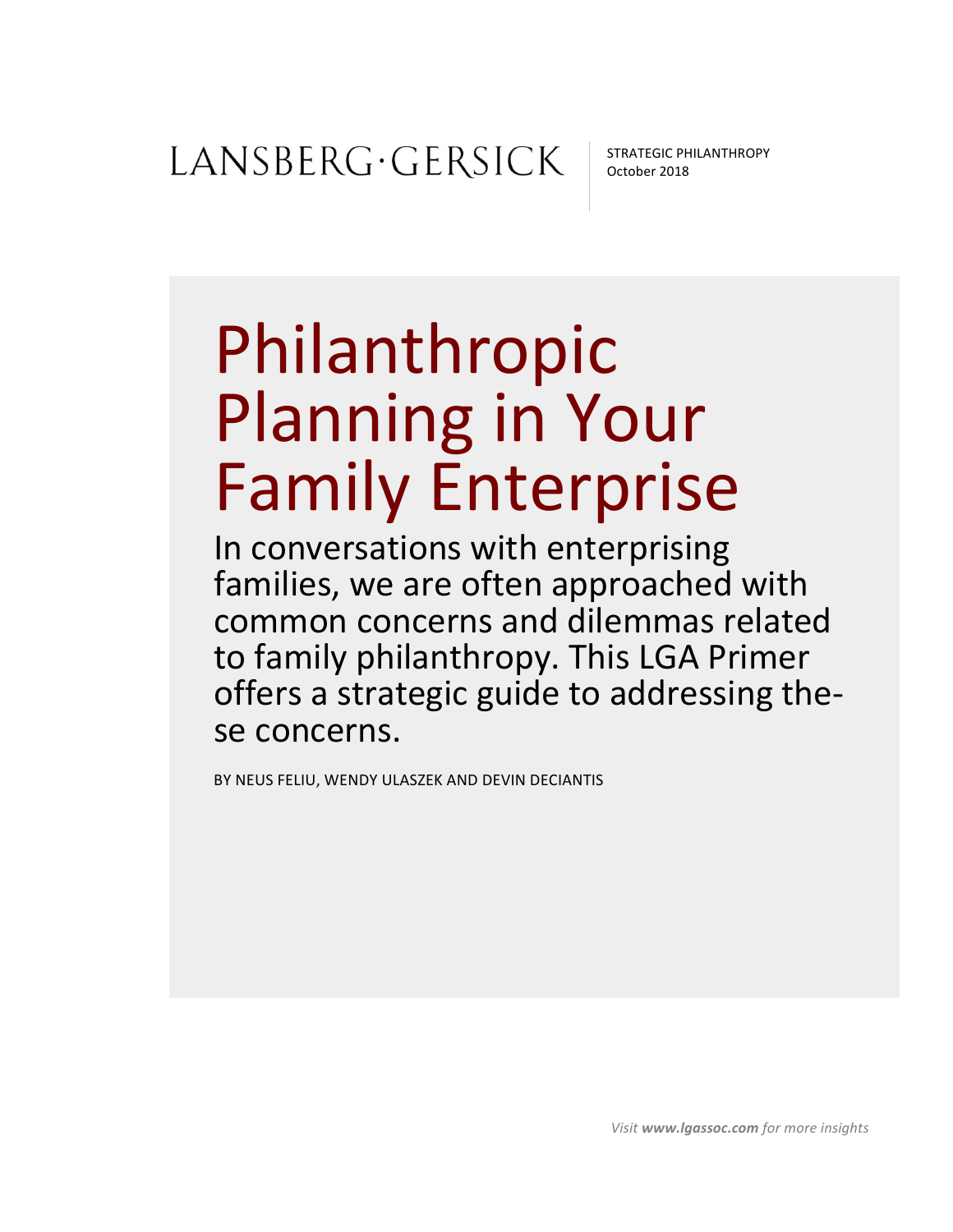## Philanthropic Planning in Your Family Enterprise

A framework for strategic conversations

BY NEUS FELIU, WENDY ULASZEK AND DEVIN DECIANTIS

**SHARED** philanthropic activities can be a rewarding way for enterprising families to engage in common projects, enhance their corporate brands, and generate positive impact in the world. This activity often begins informally when individual family members are asked for contributions to worthy causes within close familial and social circles. In other systems, philanthropy emerges over time based on a blend of family values, cultural norms, individual preferences and tax incentives – often leading to a broad portfolio of charitable activities without a coherent unifying vision.

The Gates and Waltons of the world often make it look easy, but strategic philanthropy does not come naturally to every family and involves considerable time and investment. In our conversations with enterprising families, we are often approached with common concerns and dilemmas about how to be most effective with charitable activities. Many of these discussions resemble the following two vignettes:

*FAMILY A: "As we become older, my wife and I* feel pressure because we don't want to fail *the community, institutions and individuals*  who we have been supporting over the years. *We help the helpless, the ones who no one else helps. But no one in our family has ever shown any interest. Sometimes, they even question why we give all this money away instead of undertaking our own project. We* 

*also struggle to connect these activities to the* important work around our corporate citi*zenship taking place within our operating company…"*

*FAMILY B: "We have never been engaged in philanthropic initiatives. This is not for us. We pay our taxes and create enormous*  wealth for society through our companies. This is how we contribute to the community. However, our next generation is very vocal with their social concerns and they are in*creasingly questioning the position of our family and corporations in society. Now that the Nextgen are on the Family Council and* some of them also hold positions on some of *the operating boards, we struggle with how to respond to their concerns regarding the family's social purpose."*

While every family's relationship to philanthropy is unique  $-$  based on entrepreneurial legacy, family values, cultural context, business performance and stakeholder expectations - in our experience there are generic lessons for all families who are contemplating a more strategic approach to engaging in these activities. 

#### **FAMILY ENTERPRISES ARE WELL-DESIGNED FOR STRATEGIC PHILANTHROPY**

The process of launching a new philanthropic project or restructuring an existing one may seem overwhelming at first, but there is good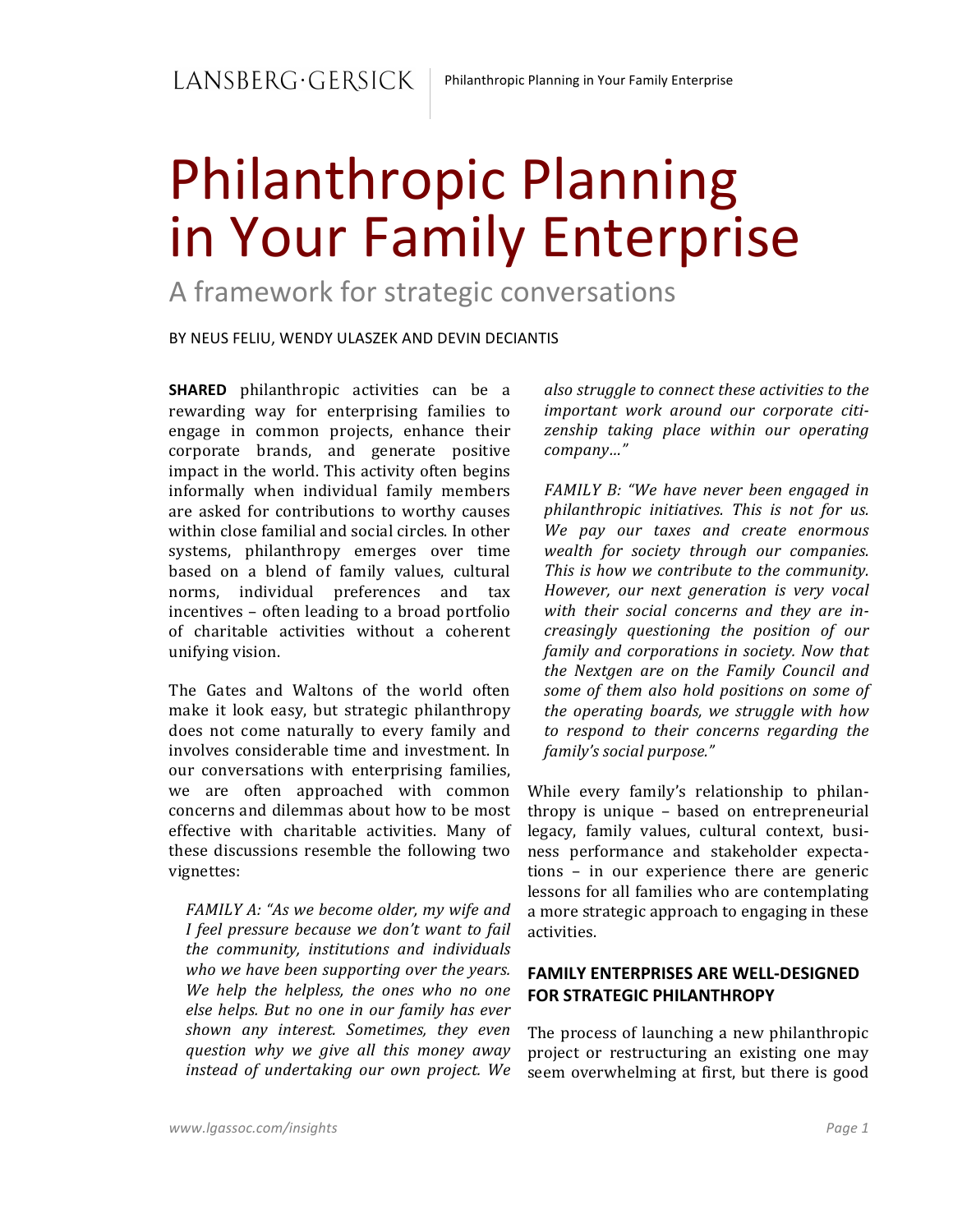news for families who are open to the possibility. By their very nature, enterprising families are ideally configured for strategic philanthropy. At their best, family-controlled companies and their owners are decisive, focused on the generational-horizon, patient with their capital, purpose-driven and values-centered. They practice stewardship, are proud of their entrepreneurial legacy, and recognize the importance of healthy stakeholder ecosystems. These attributes make them open to the economic and social opportunities that strategic philanthropy presents  $-$  and acutely sensitive to the risks from inaction.

#### *So what is preventing more families from getting started?*

On the one hand, business families whose philanthropic activities are integrated throughout their enterprise often make it look deceptively easy. The reality is that it takes a lot of time and investment to launch and manage a Foundation that does more than simply cut checks to aspiring grantees. Developing a shared strategic vision and delivering on a family's desired impact in the world can be every bit as complex as strategic planning within an operating company.

On the other hand, diving straight into conversations about program areas, venture philanthropy, donor advised funds and nextgen discretionary grants can be completely overwhelming to the uninitiated. At its best, it wastes time and money. At its worst, it could lead to paralysis, major family conflict and even reputational risk.

However, with a structured set of conversations about the purpose and focus of their philanthropic activities, families can side-step many of the pitfalls associated with a more reactive, tactical approach to grantmaking.

#### **SIX QUESTIONS EVERY FAMILY WITH PHILANTHROPIC INTERESTS SHOULD ASK**

What follows is a list of questions that families should ask when first exploring the possibility of a common philanthropic project. These can be addressed through personal reflection, a facilitated family workshop, or a dedicated family task force. Whatever process your family prefers, you will find it helpful to answer the questions in the ordered provided.

#### 1. Why should we give as a family?

Entrepreneurial families have many different reasons to give. Some are highly motivated by traditions and values: "Giving back to the community was something that my parents felt strongly about and was evident in their support of local organizations *in our home town."* Others follow the example of friends and other business families: "We got involved in philanthropy and set up a foundation due to the direct experience of the charitable activities of a close *friend and colleague."* Still others have strong feelings of gratitude about their entrepreneurial success and want to create a vehicle for giving back: "We need to share our success with our employees, clients and community; their work and their *loyalty to us have been an important part of* our success." Families may be driven by the economic benefits of these activities for brand and talent management or prioritize the long-term value created by a sustainable and resilient supply chain.

Whatever the reason, it is important to begin the strategic journey by asking your family members about their motivations for giving and seek alignment within the distribution of perspectives and opinions.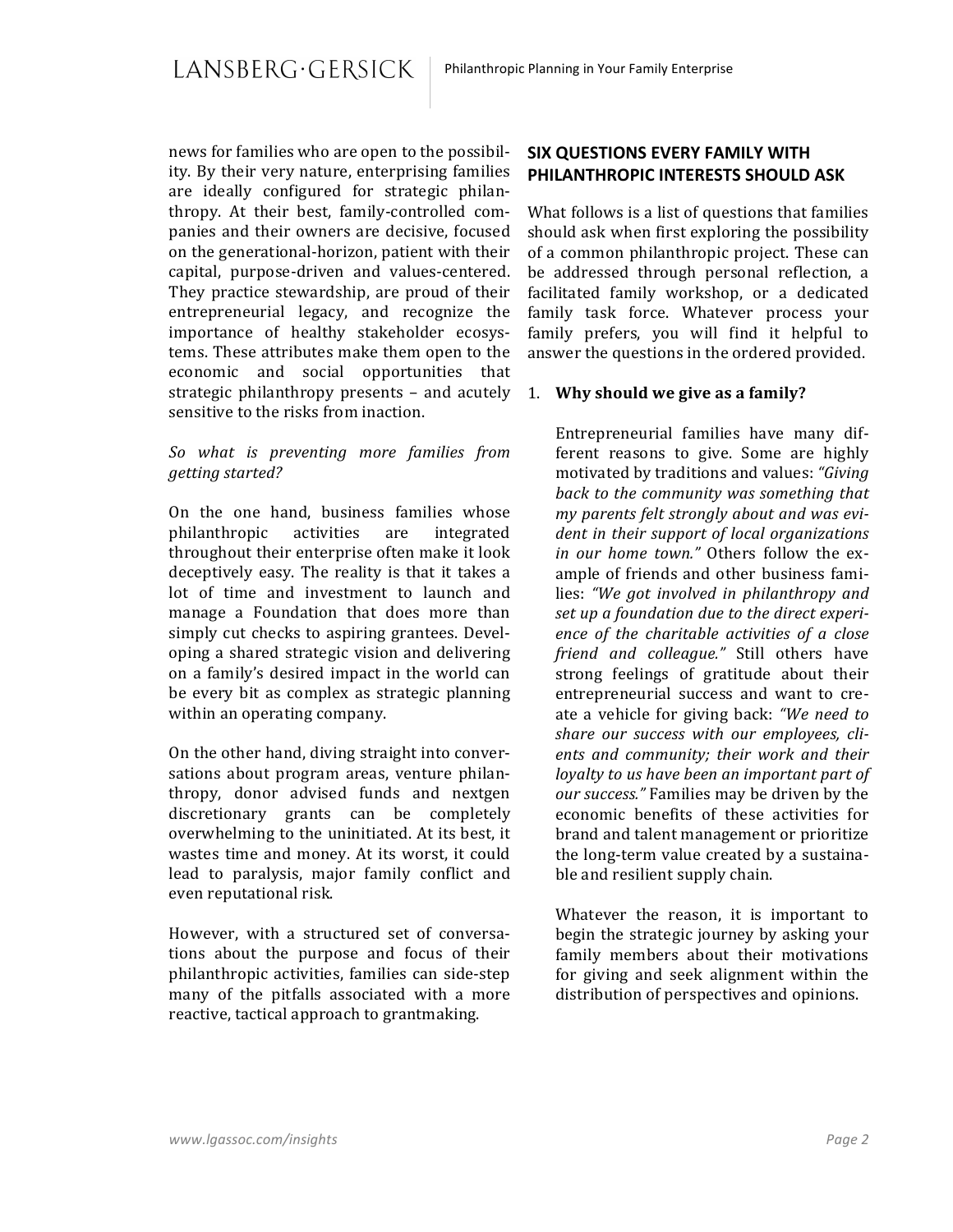#### 2. Should we give collectively or individu**ally?**

Personal values, family history, entrepreneurial legacy, size, and geographic dispersion shape our preferences and perspectives about the benefit of coordinated charitable activities in powerful ways. Giving individually allows for autonomy of decision-making, which is a particularly powerful motivator in transitions from a strong founding owner to a secondgeneration sibling partnership. Making philanthropy a family project can unleash the potential for pooled resources (both financial and human) to support a common purpose and can also provide an opportunity for a community of family members - many of whom may not work in the family business - to unite behind an ambitious common project that creates value for the family and for the world. As one family shared: "My cousins and I each *believe deeply in giving back, but we know we cannot move the needle on big issues alone. If we want to scale our impact we need to join forces in areas of common interest.*" Shared philanthropy isn't just an aggregation of individual philanthropic aspirations and activities. The whole has the potential to be greater than the sum of its parts, and many families take advantage of their scale to affect meaningful, lasting social change.

Since the decision to give collectively or individually will have profound legal and organizational implications, families should resist the temptation to dive into grantmaking until the benefits and risks of each approach have been sufficiently explored.

#### 3. What kind of impact do we expect?

There are countless ways that families can contribute meaningfully to the communities in which they live and operate. Para-

doxically, the scale and scope of felt needs in modern society often encourage families to spread their limited resources too thinly across the grantmaking spectrum to have any meaningful impact. In other cases, families can become paralyzed by the diversity of choice: "It's so easy to be dis*tracted by all the non-profits doing great*  work in the world! That's why it's so critical to clearly define and maintain our philan*thropic focus. This helps our staff identify potential grantees more effectively, say no*  to mismatched grant requests more trans*parently, and focus resources to maximize impact."*

Experience with successful philanthropists suggests that it requires time, education and vigorous debate to define a philanthropic mission and vision that is meaningful to the family and will have a material social impact. As another family expressed it: "our foundation did not begin *with a 'grand vision'…finding its purpose*  has been a process of debate and develop*ment."*

Whatever mission your family chooses to unite its philanthropic activities, be sure to discuss how success will be measured – in lives saved, students graduated, startups funded, and so forth. This will not only help to keep grantees and staff accountable, but also increases the likelihood that your programmatic success can be replicated elsewhere.

#### 4. **Should our philanthropic efforts be led** by the family, the business, or both?

Many families engage in a range of charitable activities across their enterprise from corporate social responsibility programs managed by marketing teams, to the purchase of tables by executives at local social events, to the sponsorship of local non-profits by a family foundation, and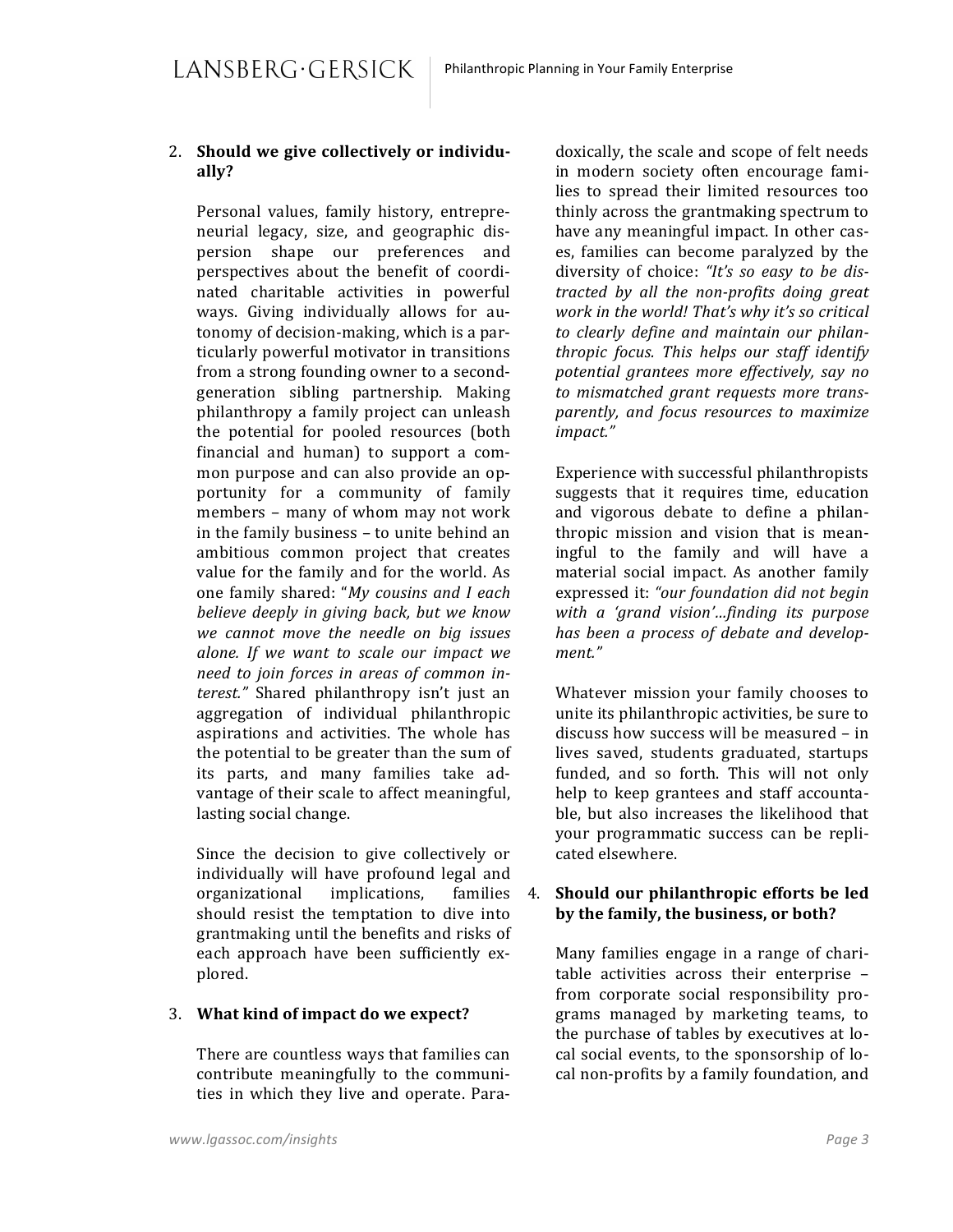to social investments made by the Family Office. 

Enterprising families need to ask themselves under what circumstances it makes sense for them to integrate their charitable efforts between their businesses, their foundation or donor-advised funds, and their individual discretionary giving. In some cases, coordination can amplify the impact the family wants to have in the world. For other systems, it can limit the breadth of philanthropic activity or the responsiveness of the system to changing needs within the community based on rigid requirements for program alignment.

#### 5. **What governance architecture do we need?**

Based on the answers to the previous questions, and in accordance with legal and tax requirements, enterprising families must design and launch the governance forums and processes that will allow them to efficiently govern and lead their philanthropic projects. For example, in complex family enterprises, we encourage the creation of a Philanthropy Committee either at the Family Council or at the Board level, to coordinate the various initiatives being pursued throughout the enterprise. 

That said, even the best laid philanthropic plans can run aground if the various governance bodies aren't staffed responsibly. Some families misguidedly use their foundations as a holding tank for family members who can't build a successful career within the operating business or find meaningful employment outside the family enterprise. Choosing your Trustees, Directors, and Investment Committee members wisely is critical for achieving maximum impact. As one family expressed it: "Balancing family engagement is critical. When family members are fully engaged,

*they can be catalytic within their Founda*tions, using their influence among staff and *within the community to advance our social mission. However, not all family members*  get involved for the right reasons, and this has introduced complicated family dynam*ics around grant-making and staffing. We often ask ourselves what we are missing by not having more outside voices at the table?"*

#### 6. **What risks might we face?**

Despite their best intentions, we strongly recommend that enterprising families educate themselves on the potential risks they face when pursuing meaningful social impact, and establish a culture of risk management within their governance bodies. As one family put it: *"Just because you* don't have a profit motive, doesn't mean *you aren't susceptible to risk!"*

In our work, we have seen several situations that call for a greater attention to risk. For example, systems may be exposed to reputational risk if there is a misalignment in values between a family's corporate activities and their philanthropic work – like pairing investments in tobacco cultivation with the sponsorship of a lung cancer wing at the local hospital. For the owning family, there may be an additional reputational risk if philanthropic resources are used improperly – for instance on excessive compensation or flashy office space for family executives. Family foundations also need to be attentive to compliance requirements – particularly around giving and investments  $-$  or they risk running afoul of regulators and tax authorities. 

Collective philanthropy, much like collective entrepreneurship, requires talented leadership and responsible governance. Therefore, it is important not to be tempted to appoint a family member with the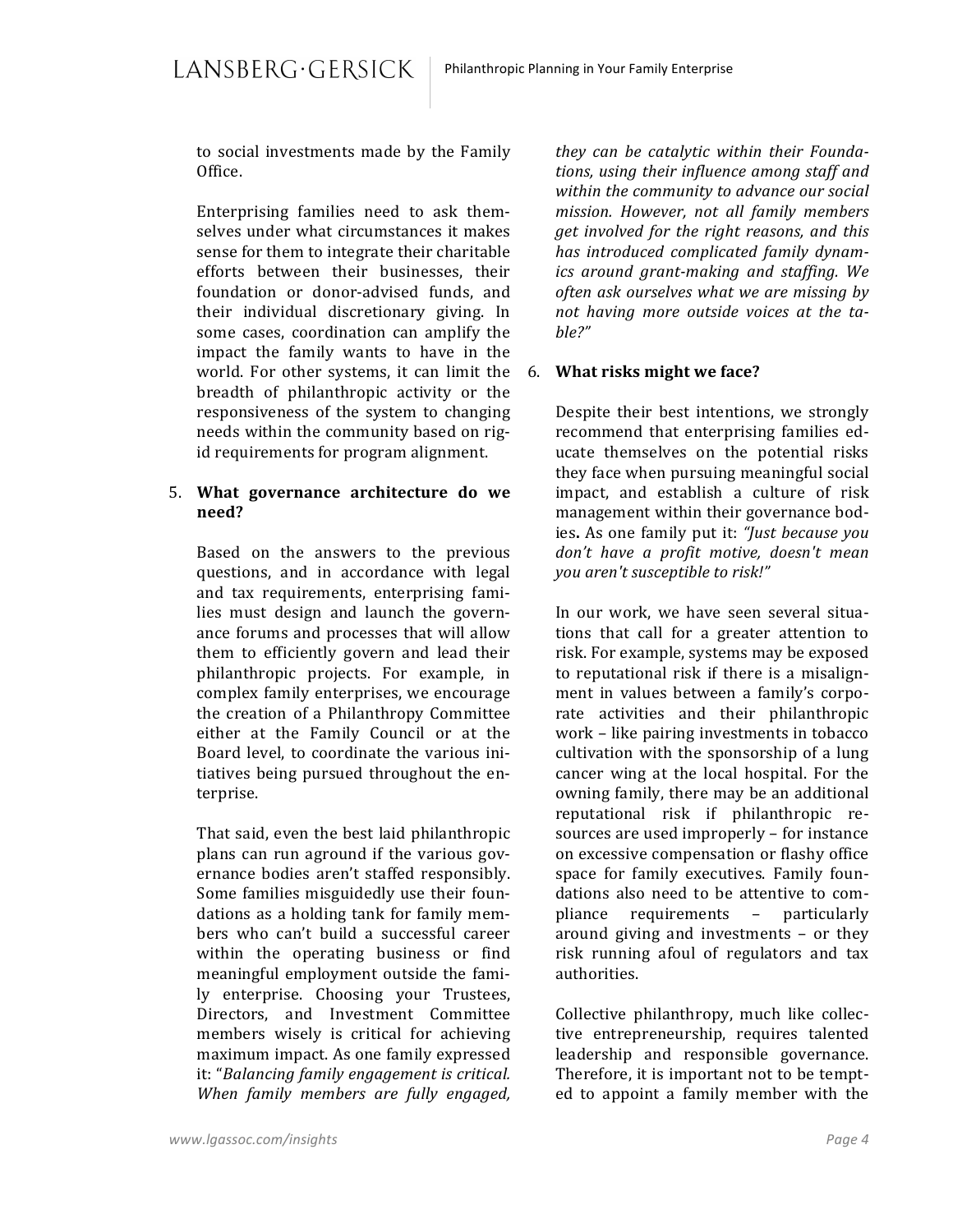wrong skills and competencies to a governance or leadership role. Finally, there is a very real risk that the family doesn't achieve the goal or impact that it desires with a given level of philanthropic investment. Managing this risk entails having the correct operational plan in place to support implementation, a proper evaluation process of the philanthropic project impact, and the willingness to accept and learn from failure.

Working through these six questions can take as little as a weekend or as long as a year, depending on the degree of alignment within the system and any muscle memory the family may have with respect to shared philanthropic activity. Leaders within these systems need to be patient and attend to both the content outcomes (e.g. defining the family's philanthropic mission, governance architecture, leadership model, etc.) as well as the process outcomes (e.g. creating a sense of alignment and commitment to the mission, fostering family harmony, facilitating effective multigenerational dialogue, etc.).

For those that are ready to dive-in on their own, we have included an Appendix with six concrete next steps. For others who are ready to begin the journey but need some guidance and support, LGA is here to help!

Neus Feliu, Ph.D. is an expert in family business governance, specializing in large Latin American and European Family Businesses and Foundations.

Wendy Ulaszek, Ph.D. is an expert in family governance and family foundations, with a special focus on executive coaching, succession planning, and the development of the next generation.

Devin DeCiantis is an expert in the financial, operational, and strategic aspects of family enterprise.